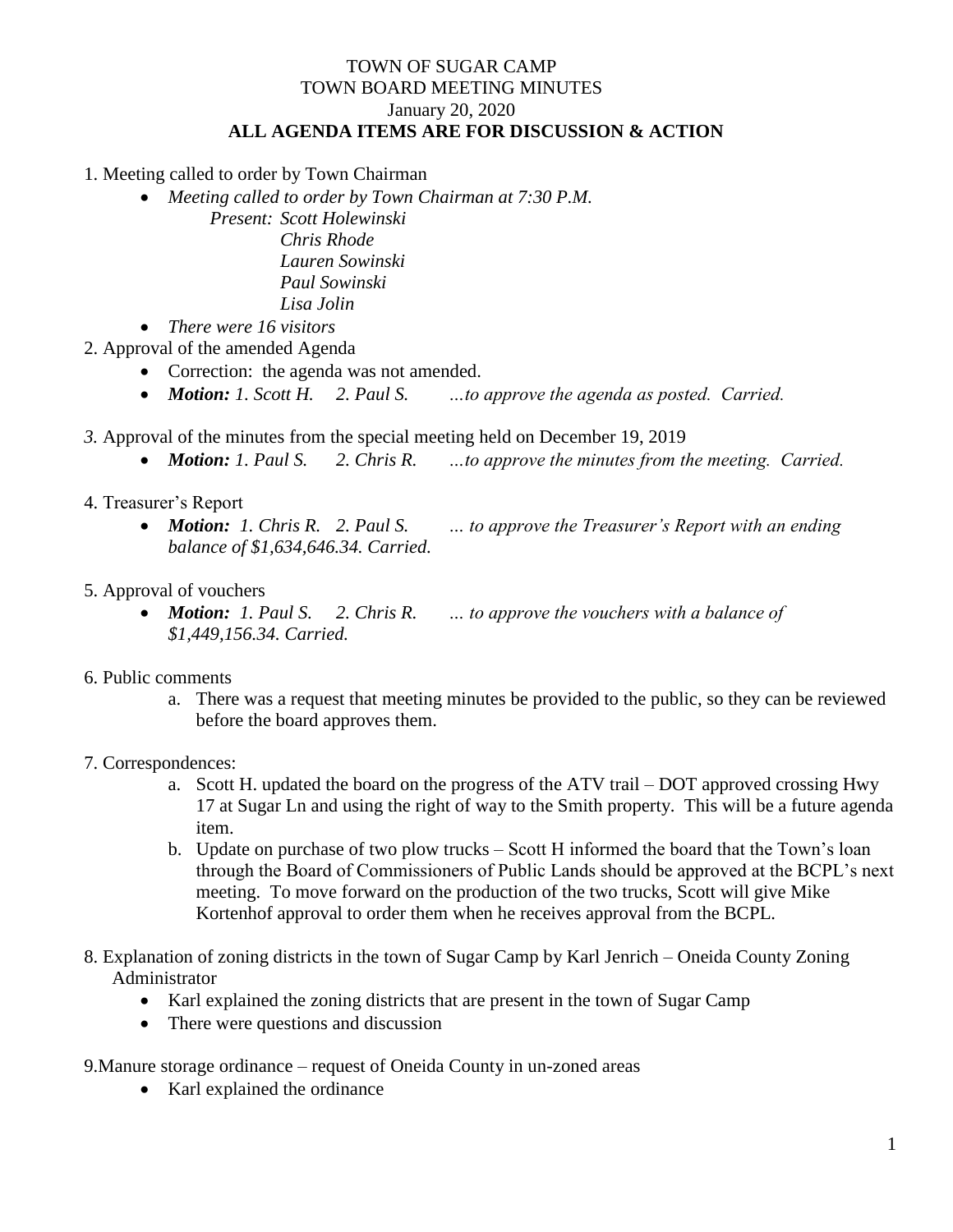- There were public comments and discussion
- *Motion: 1. Scott H. 2. Chris R. … the Town of Sugar Camp does not want Oneida County to implement a manure ordinance in the un-zoned area of Sugar Camp. Roll call vote, 3 ayes, 0 nays. Carried.*
- 10. Request to allow less than 7 days for a tourist rooming house in residential zoning districts
	- Explanation by Karl that at the moment, tourist rooming houses are not supposed to be rented out for less than 7 days, but there has been a request to allow the property to be rented for less than 7 days, but only one renter can rent within a 7 day time period.
	- *Motion: 1. Scott H. 2. Paul S. … the Town of Sugar Camp has no objection to the request of renting out tourist rooming houses for less than 7 days, while blocking out 7 days to enforce that only one group/individual rents the property within the 7 day time period. Roll call vote, 3 ayes, 0 nays. Carried.*
- 11. John Bigley's request for redistricting
	- Chairman Holewinski asked John if he had the information that was requested at the last monthly meeting, he did not.
	- Chairman Holewinski asked John if he found further information regarding the cost of having the referendum question on a ballot, John said he found that it would cost the town \$300. Chairman Holewinski stated that he discovered from the County Clerk that it would cost the town \$500- \$600, plus \$100.00 for advertising it.
	- There was a discussion
	- Chairman Holewinski requested more information from John, particularly about other towns that have agreed to the referendum. After reviewing additional information, the Chairman will decide if he wants to revisit this item at a future meeting or one of the supervisors could request it as an agenda item for a future meeting.
- 12. John Bigley's request for a petition for a resolution dealing with corporate election donations.
	- John Bigley presented information.
	- There were other questions and further discussion
	- *Motion: 1. Chris R. 2. Paul S. …the referendum question will not be on the ballot for the Town of Sugar Camp for the April 2020 election. Roll call vote, 3 ayes, 0 nays. Carried.*
- 13. Close acceptance of road bids for 2020 road work.
	- $\bullet$  Bid 1 Arbutus Drive Section 1 TRIP Project (.35 miles)
		- i. There was one bid from Pitlik and Wick
	- $\bullet$  Bid 2 Arbutus Drive Section 2 From the end of Section 1 then South to the end of the road (1.37 miles)
		- i. There was one bid from Pitlik and Wick
- 14. Open 2020 road bids and award to lowest bidder
	- $\bullet$  Bid 1 Arbutus Drive Section 1 TRIP Project (.35 miles)
	- The one bid from Pitlik and Wick was read by Chairman Holewinski
	- *Motion: 1. Paul S. 2. Chris R. … to award the project to Pitlik and Wick for a cost of \$60,901.50 for Arbutus Drive Section 1 – TRIP project. Roll call vote, 3 ayes, 0 nays. Carried.*
	- $\bullet$  Bid 2 Arbutus Drive Section 2 From the end of Section 1 then South to the end of the road (1.37 miles)
	- The one bid form Pitlik and Wick was read by Chairman Holewinski